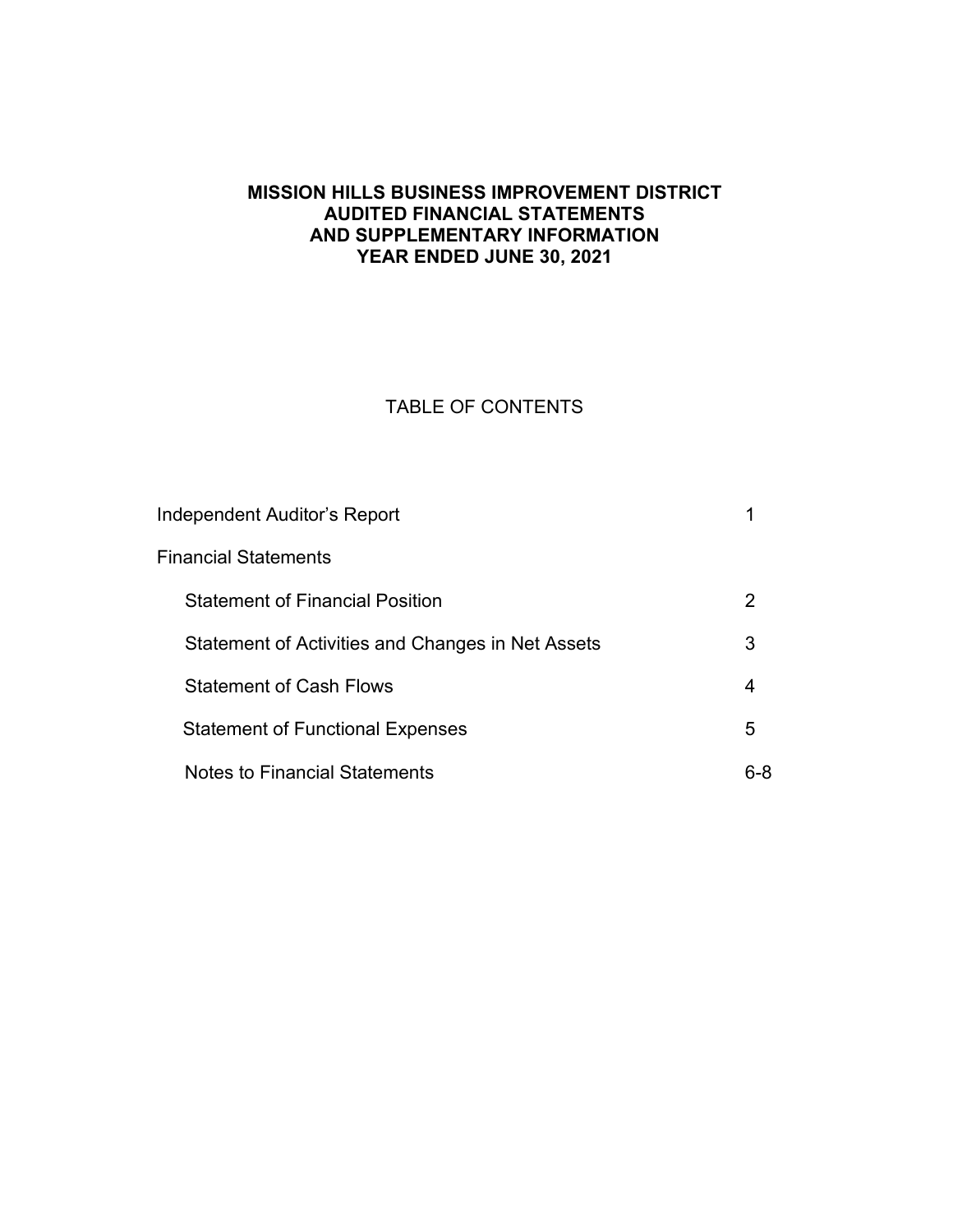# **BECK and COMPANY, CPAs**

#### **INDEPENDENT AUDITOR'S REPORT MISSION HILLS BUSINESS IMPROVEMENT DISTRICT AUDITED FINANCIAL STATEMENTS JUNE 30, 2021**

#### To the Board of Directors **MISSION HILLS BUSINESS IMPROVEMENT DISTRICT**

We have audited the accompanying financial statements of Mission Hills Business Improvement District which comprise the balance sheets as of June 30, 2021 and the related statement of revenues, expenses and changes in fund balances and cash flows for the year then ended, and the related notes to the financial statements.

#### *Management's Responsibility for the Financial Statements*

Management is responsible for the preparation and fair presentation of these financial statements in accordance with accounting principles generally accepted in the United States of America; this includes the design, implementation, and maintenance of internal controls relevant to the preparation and fair presentation of financial statements that are free from material misstatement, whether due to fraud or error.

#### *Auditors Responsibility*

Our responsibility is to express an opinion on these financial statements based on our audit. We conducted our audit in accordance with auditing standards generally accepted in the United States of America. Those standards require that we plan and perform the audit to obtain reasonable assurance about whether the financial statements are free of material misstatement.

An audit involves performing procedures to obtain audit evidence about the amounts and disclosures in the financial statements. The procedures selected depend on the auditor's judgment, including the assessment of the risks of material misstatement of the financial statements, whether due to fraud or error. In making those risk assessments, the auditor considers internal control relevant to the entity's preparation and fair presentation of the financial statements in order to design audit procedures that are appropriate in the circumstances, but not for the purpose of expressing an opinion on the effectiveness of the entity's internal control. Accordingly, we express no such opinion. An audit also includes evaluating the appropriateness of accounting policies used and the reasonableness of significant accounting estimates made by management, as well as evaluating the overall presentation of the financial statements.

We believe that the audit evidence we have obtained is sufficient and appropriate to provide a basis for our audit opinion.

### *Opinion*

In our opinion, the financial statements referred to above present fairly, in all material respects, the financial position of Mission Hills Business Improvement District as of June 30, 2021, and the results of its operations and its cash flows for the years then ended in conformity with accounting principles generally accepted in the United States of America.

### *Report on Summarized Comparative Information*

We have previously audited the company's June 30, 2020, financial statements, and we expressed an unmodified opinion on those financial statements in our report dated January 25, 2021. In our opinion, the summarized comparative information presented herein as of and for the year ended June 30, 2020, is consistent, in all material respects, with the audited financial statements from which it has been derived.

When F. Bec/

Charles F. Beck, CPA *Beck and Company, CPA's, Inc.* November 17, 2021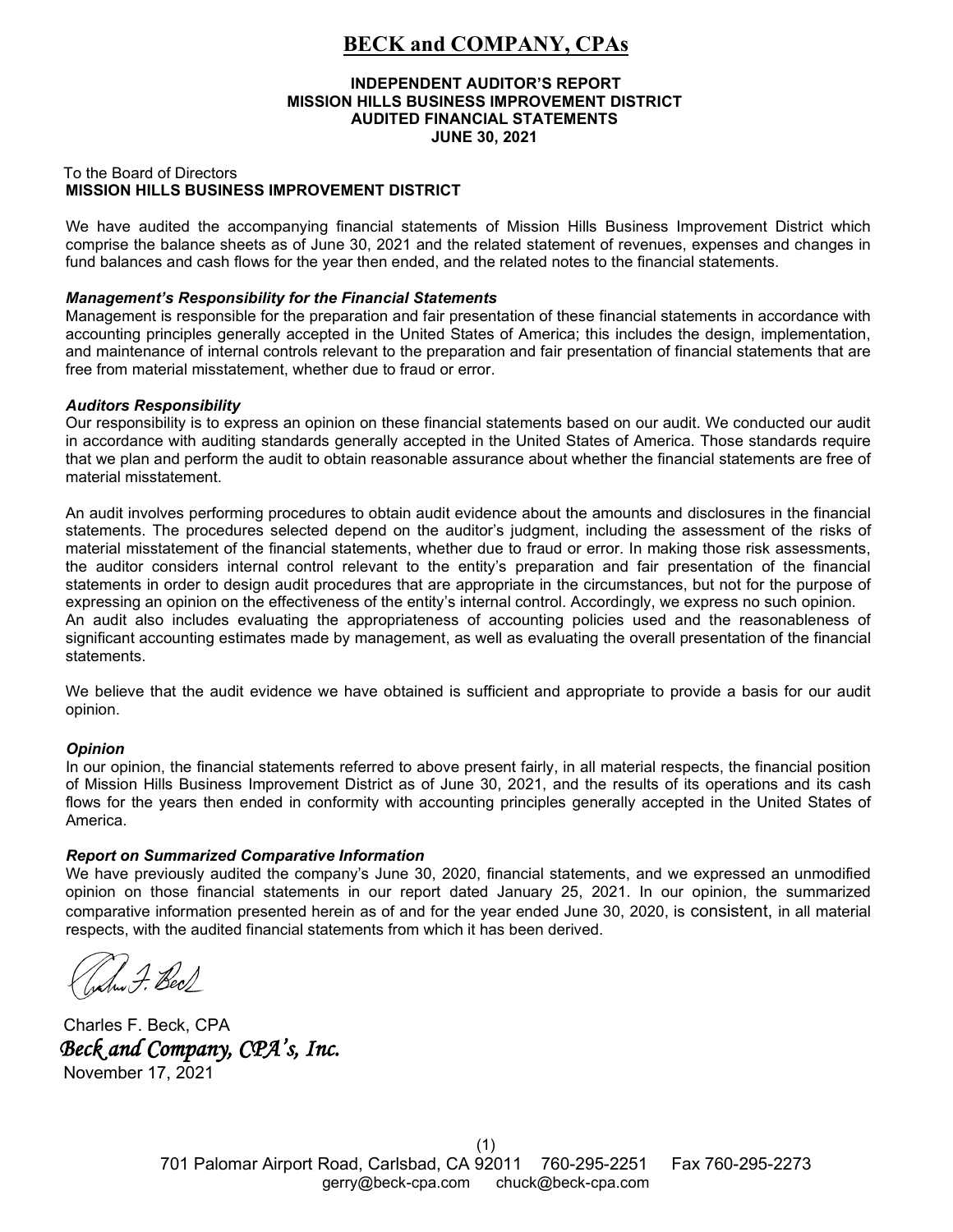# **MISSION HILLS BUSINESS IMPROVEMENT DISTRICT BALANCE SHEET JUNE 30, 2021 (With Comparative Totals for 06/30/2020)**

|                                                                            | 2021                            |                | 2020         |                |  |
|----------------------------------------------------------------------------|---------------------------------|----------------|--------------|----------------|--|
|                                                                            | <b>Operating</b><br><b>Fund</b> |                | Total        |                |  |
|                                                                            |                                 |                | <b>Funds</b> |                |  |
| <b>ASSETS:</b>                                                             |                                 |                |              |                |  |
| Cash                                                                       | \$                              | 14,241         | \$           | 7,619          |  |
| <b>Accounts Receivable</b>                                                 |                                 |                |              | 3,800          |  |
| <b>TOTAL ASSETS</b>                                                        | \$                              | 14,241         | \$           | 11,419         |  |
| <b>LIABILITIES:</b><br><b>Accrued Expenses</b><br><b>TOTAL LIABILITIES</b> | $\mathfrak{F}$                  | 7,158<br>7,158 | \$           | 7,386<br>7,386 |  |
| <b>NET ASSETS</b>                                                          |                                 | 7,083          |              | 4,033          |  |
| <b>TOTAL LIABILITIES AND</b><br><b>NET ASSETS</b>                          | \$                              | 14,241         | \$           | 11,419         |  |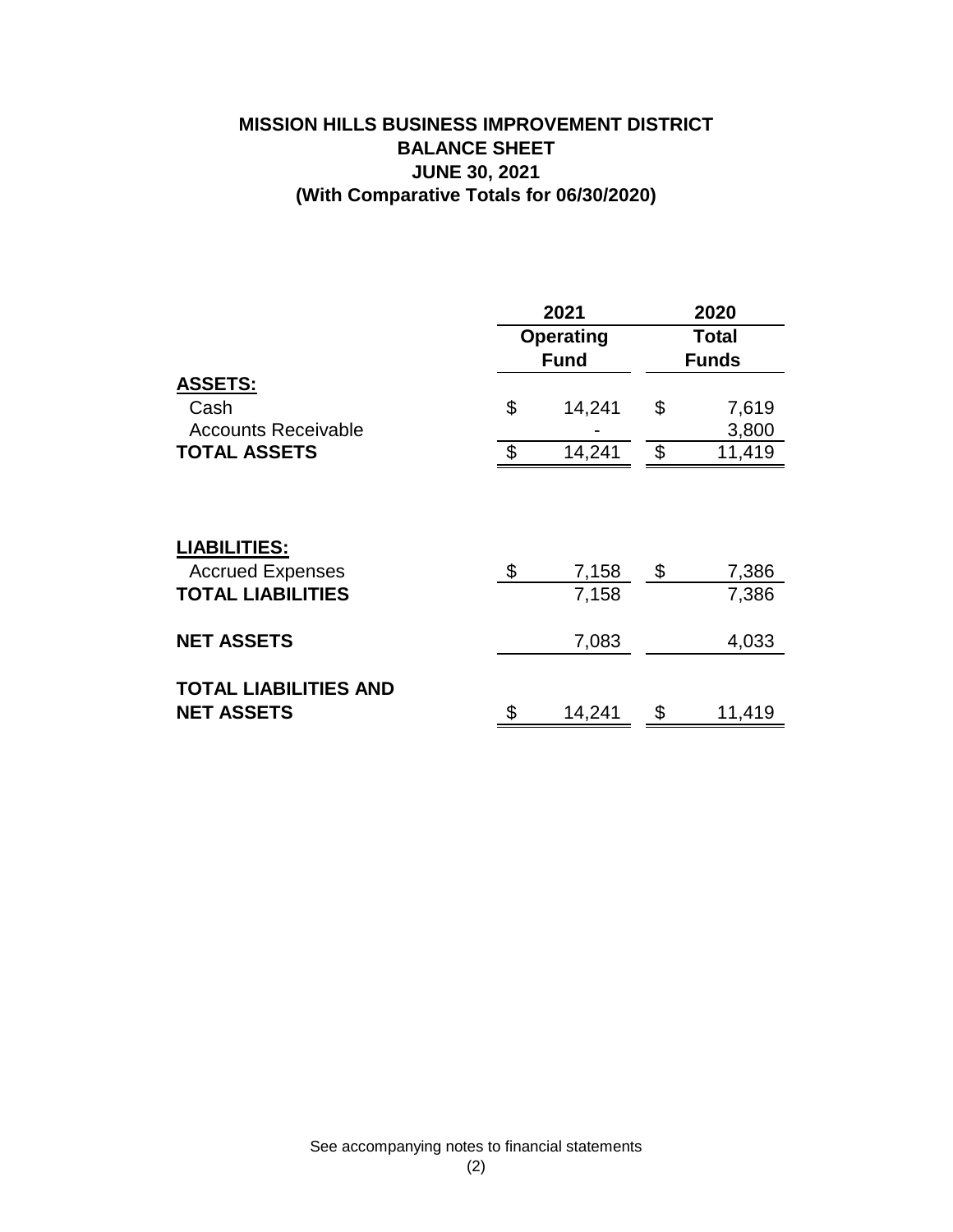# **MISSION HILLS BUSINESS IMPROVEMENT DISTRICT STATEMENT OF REVENUES, EXPENSES, AND CHANGES IN FUND BALANCES YEAR ENDED JUNE 30, 2021 (With Comparative Totals for 06/30/2020)**

|                                          | 2021             |             | 2020         |              |
|------------------------------------------|------------------|-------------|--------------|--------------|
|                                          | <b>Operating</b> |             | <b>Total</b> |              |
|                                          |                  | <b>Fund</b> |              | <b>Funds</b> |
| <b>REVENUES</b>                          |                  |             |              |              |
| <b>B.I.D. Assessment</b>                 | \$               | 30,516      | \$           | 28,583       |
| <b>SBEP Management Grant</b>             |                  | 16,987      |              | 21,987       |
| <b>Special Events</b>                    |                  | 21,216      |              | 21,216       |
| Banner Sponsorship Program               |                  | 15,334      |              | 10,660       |
| Contributions                            |                  | 4,694       |              | 13,892       |
| In Kind Donations                        |                  | 12,526      |              |              |
| <b>TOTAL REVENUES</b>                    |                  | 101,273     |              | 96,338       |
| <b>EXPENSES</b>                          |                  |             |              |              |
| <b>Program Services</b>                  |                  | 9,918       |              | 11,133       |
| <b>General and Management</b>            |                  | 88,305      |              | 87,635       |
| <b>TOTAL EXPENSES</b>                    |                  | 98,223      |              | 98,768       |
| <b>INCREASE (DECREASE) IN NET ASSETS</b> |                  | 3,050       |              | (2, 430)     |
| <b>NET ASSETS, BEGINNING OF YEAR</b>     |                  | 4,033       |              | 6,463        |
| <b>NET ASSETS, END OF YEAR</b>           |                  | 7,083       | \$           | 4,033        |

See accompanying notes to financial statements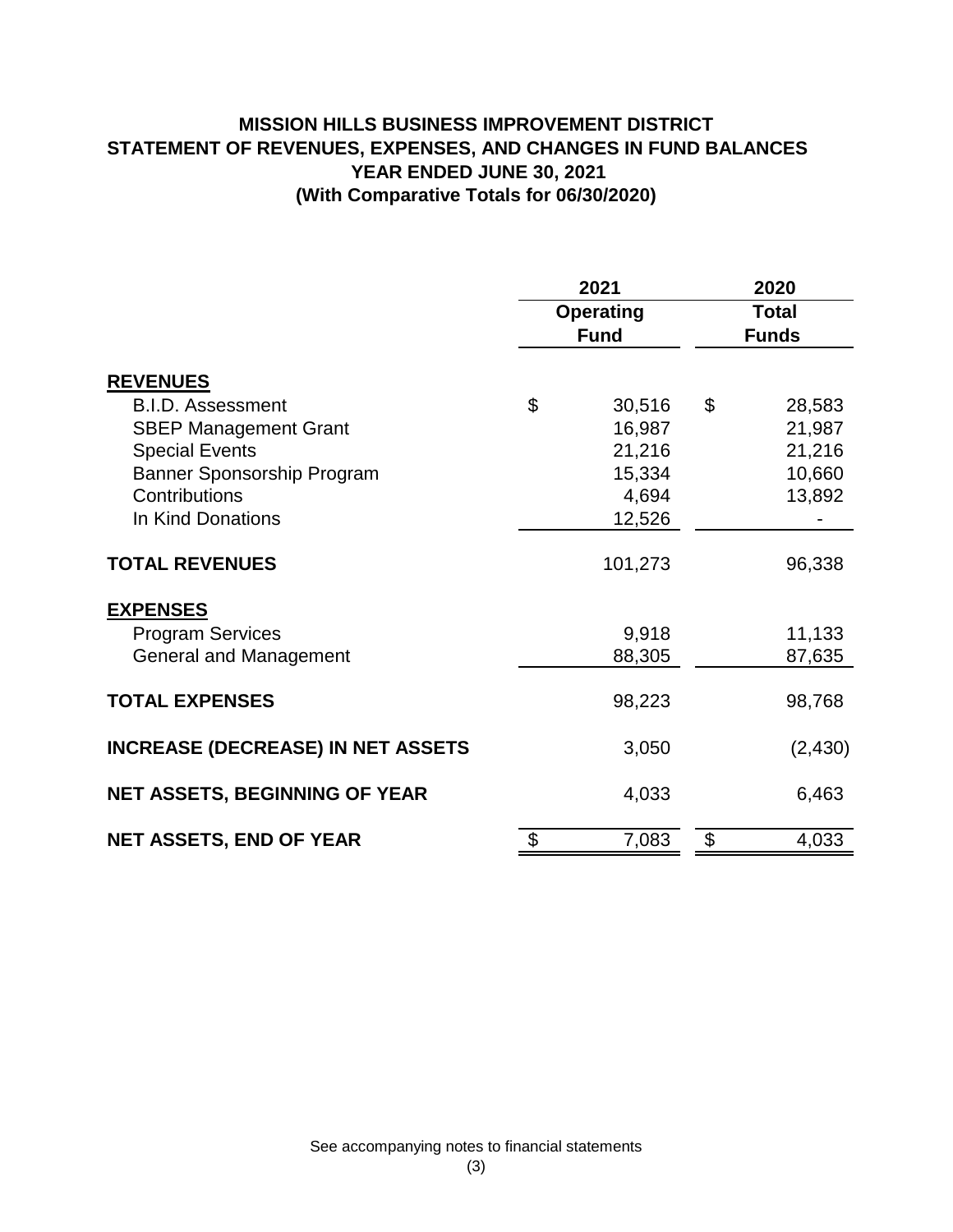# **MISSION HILLS BUSINESS IMPROVEMENT DISTRICT STATEMENT OF CASH FLOWS YEAR ENDED JUNE 30, 2021 (With Comparative Totals for 06/30/2020)**

|                                                                                                                                                 | 2021                            |        | 2020                         |                |
|-------------------------------------------------------------------------------------------------------------------------------------------------|---------------------------------|--------|------------------------------|----------------|
|                                                                                                                                                 | <b>Operating</b><br><b>Fund</b> |        | <b>Total</b><br><b>Funds</b> |                |
| <b>CASH FLOWS FROM OPERATING ACTIVITIES</b>                                                                                                     |                                 |        |                              |                |
| Increase/(Decrease) in Unrestricted Net Assets<br>Adjustments to reconcile Change in Net Assets to<br>Net Cash Provided by Operating Activities | \$                              | 3,050  | \$                           | (2, 430)       |
| (Increase) decrease in:<br><b>Assessments Receivable</b><br><b>Prepaid Expenses</b><br>Increase (decrease) in:                                  |                                 | 3,800  |                              | (100)<br>749   |
| <b>Accounts Payable</b><br><b>Accrued Expenses</b>                                                                                              |                                 | (228)  |                              | (108)<br>2,005 |
| <b>Total Adjustments</b>                                                                                                                        |                                 | 3,572  |                              | 2,546          |
| NET CASH PROVIDED (USED) BY<br><b>OPERATING ACTIVITIES</b>                                                                                      |                                 | 6,624  |                              | 117            |
| CASH AT BEGINNING OF YEAR                                                                                                                       |                                 | 7,503  |                              | 7,503          |
| CASH AT END OF YEAR                                                                                                                             |                                 | 14,241 |                              | 7,619          |
| SUPPLEMENTAL DISCLOSURE<br>Income taxes paid                                                                                                    | \$                              |        | \$                           |                |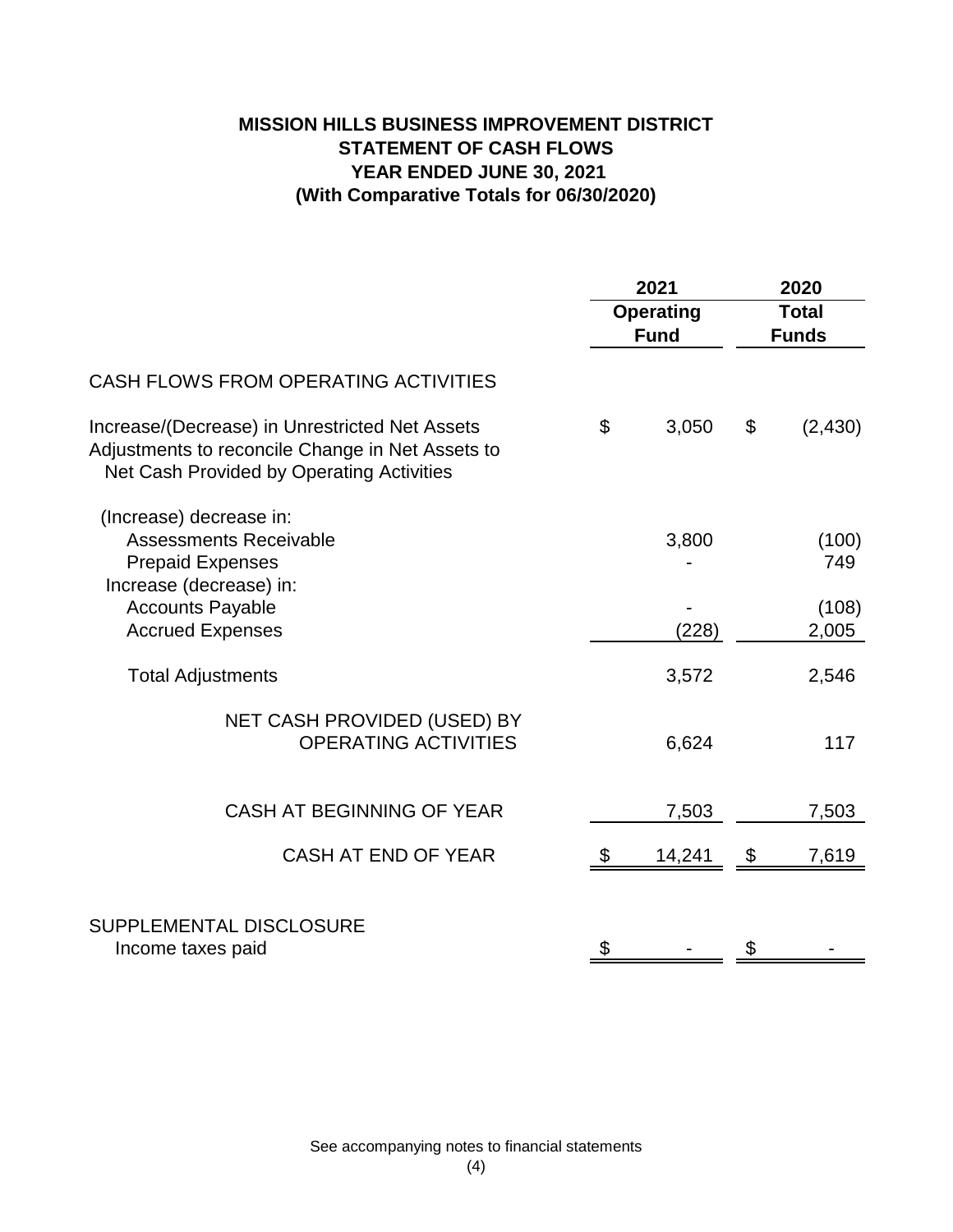# **MISSION HILLS BUSINESS IMPROVEMENT DISTRICT STATEMENT OF FUNCTIONAL EXPENSES YEAR ENDED JUNE 30, 2021**

| 2021    |       |                   |        |       |        |
|---------|-------|-------------------|--------|-------|--------|
| Program |       | <b>Management</b> |        | Total |        |
|         |       |                   |        |       |        |
|         |       |                   |        |       |        |
| \$      |       | \$                | 67,216 | \$    | 67,216 |
|         | 3,681 |                   | 2.029  |       | 5.710  |
|         | 1.644 |                   |        |       | 1.644  |
|         | 753   |                   | 319    |       | 1,072  |
|         | 1.350 |                   | 4.048  |       | 5.398  |
|         | 194   |                   | 481    |       | 676    |
|         |       |                   | 882    |       | 882    |
|         | 231   |                   | 12,526 |       | 12,757 |
|         | 2,064 |                   | 804    |       | 2,868  |
| c       | 9,918 |                   | 88.305 |       | 98,223 |
|         |       |                   |        |       |        |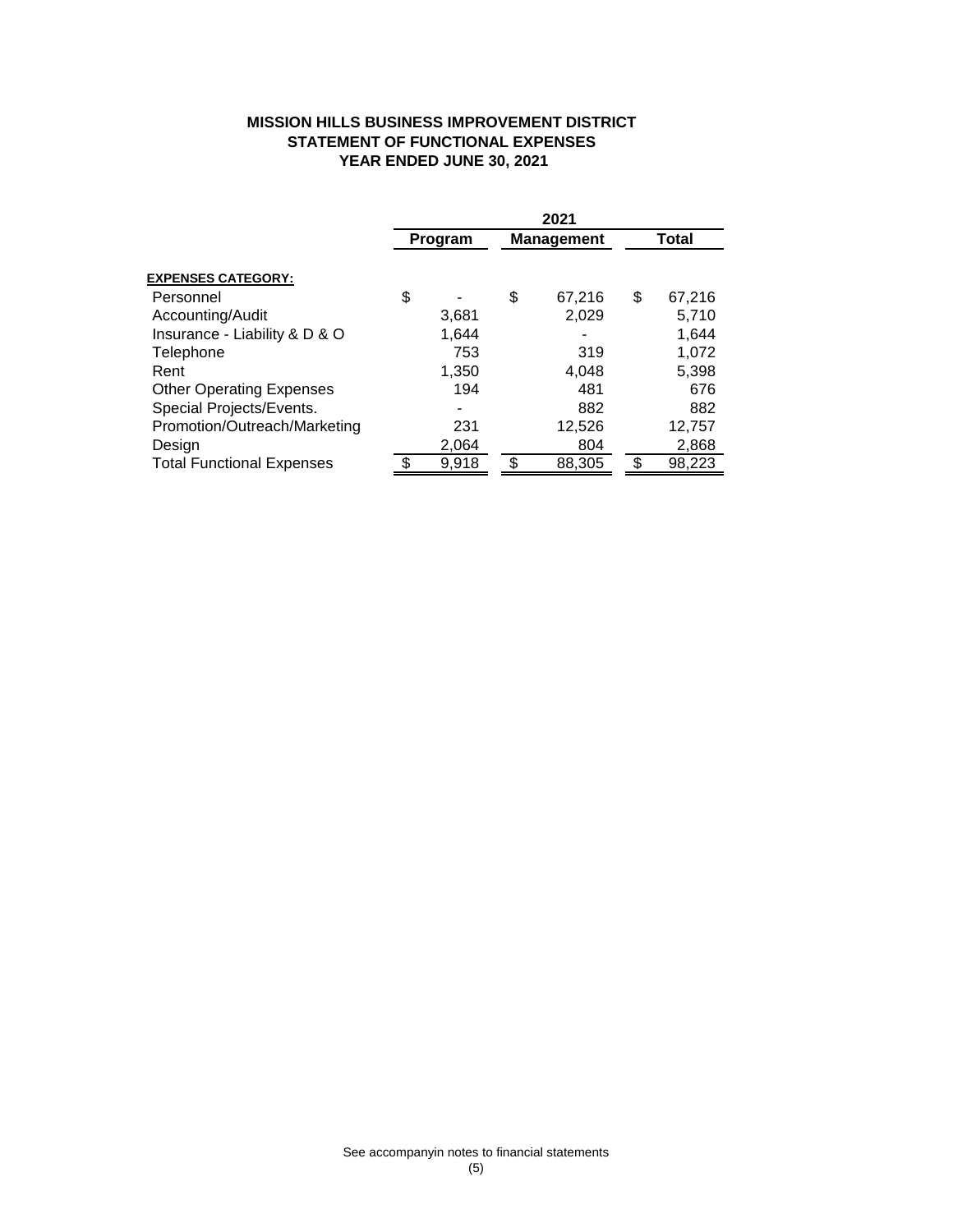## **MISSION HILLS BUSINESS IMPROVEMENT DISTRICT NOTES TO FINANCIAL STATEMENTS JUNE 30, 2021**

# **NOTE 1 – ORGANIZATION**

Mission Hills Business Improvement District ("MHBID") is a non-profit consortium of local businesses organized in 2004 for the purpose of promoting, improving and fostering business conditions in the City of San Diego in the area commonly known as Mission Hills, which established and defined a parking and business improvement area as the Mission Hills Business Improvement District under the provisions of the Parking and Business Improvement Area of Law of 1979 of the State of California and enabling ordinances of the City of San Diego.

# **NOTE 2 – DATE OF MANAGEMENT'S REVIEW**

In preparing the financial statements, the corporation has evaluated events and transactions for potential recognition or disclosure through date of the audit report, which is the date that the financial statements were available to be issued.

### **NOTE 3 – SUMMARY OF SIGNIFICANT ACCOUNTING POLICIES**

### Financial Statements and Fund Accounting

The accompanying financial statements are prepared on the accrual basis of accounting in accordance with Generally Accepted Accounting Principles (GAAP). To ensure observance of any limitations and restrictions placed on the use of resources available to MHBID, the corporation's books of accounts are maintained in accordance with the principles of fund accounting. These are the procedures by which resources for various purposes are classified for accounting and reporting purposes into funds established according to their nature and purpose. Separate accounts are maintained for each fund in accordance with Statement of Financial Accounting Standards (SFAS) No. 117, "Financial Statements of Not-for-Profit Organizations." The corporation also presents a statement of cash flows. For the year ending June 30, 2021 there are no restricted funds.

### Support, Contributions, and Grant Revenue

All Support, Contributions, and Grant(s) revenue are considered to be available for unrestricted use unless specifically restricted by the donor. For Contributions the corporation complies with SFAS No. 116 "Accounting for Contributions Received and Contributions Made." Under SFAS No.116 contributions are defined as an unconditional transfer of cash or other asset(s) to an entity, or a settlement or cancellation of its liabilities in a voluntary non-reciprocal transfer. Generally, contributions received are recognized as revenues in the period received at fair market value. In situations where contributions are restricted or conditional upon the corporation incurring certain qualifying expenses such contributions become unrestricted or unconditional upon the expense being incurred. Accordingly, these revenues and costs are recognized when incurred. For the year ending June 30, 2021 the corporation recognized monthly income per monthly requests for reimbursement of approved expenses incurred in the period pursuant to the terms of the contract with the City of San Diego.

### In Kind Donations

For the year ending June 30, 2021, the MHBID had In Kind Donations totaling \$12,526.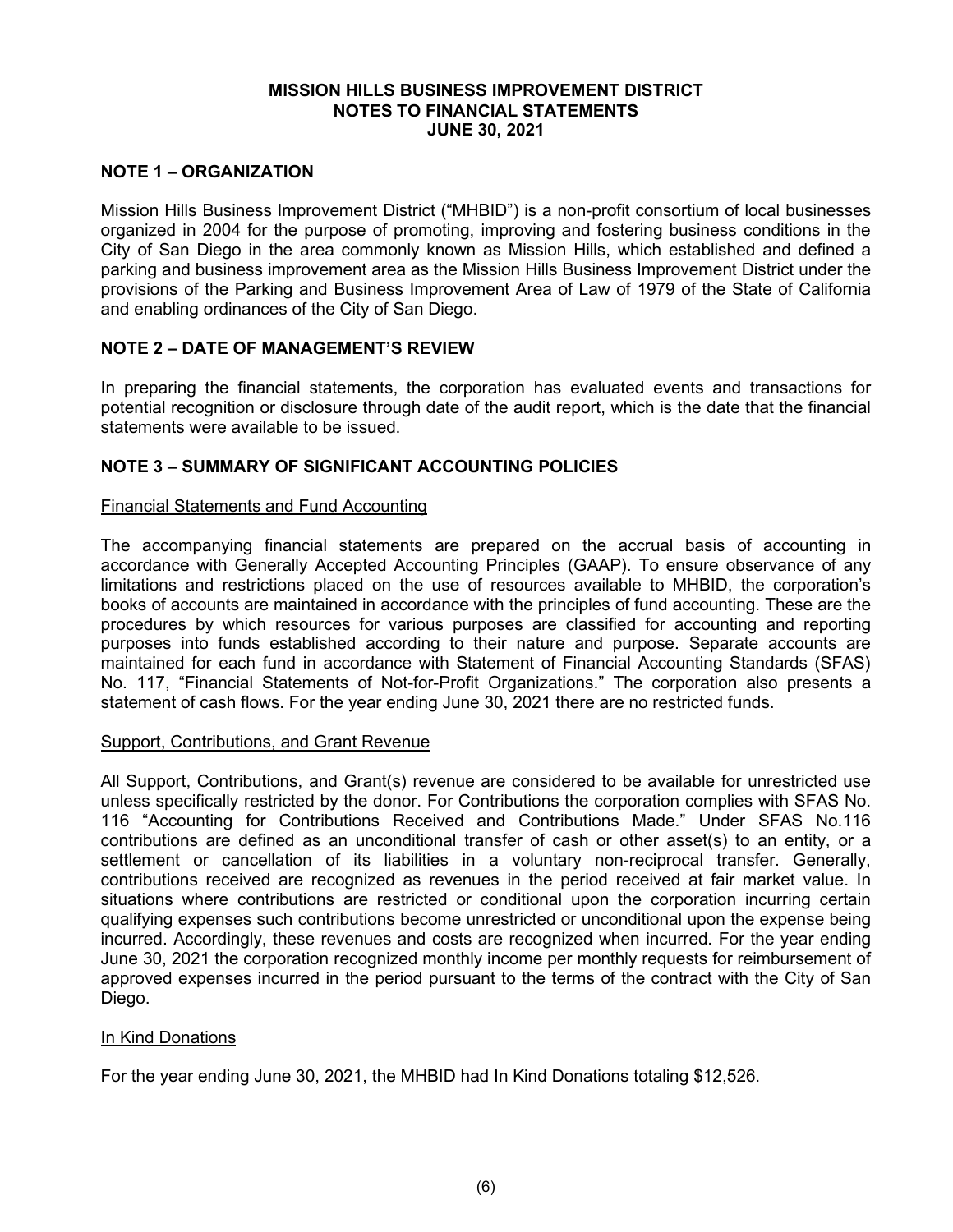### **MISSION HILLS BUSINESS IMPROVEMENT DISTRICT NOTES TO FINANCIAL STATEMENTS JUNE 30, 2021**

## **NOTE 3 – SUMMARY OF SIGNIFICANT ACCOUNTING POLICIES (Continued)**

The corporation reports grants, contracts, and gifts as temporarily restricted if they are received with stipulations that limit the timing and/or use of the assets. When a restriction expires either due to time and or the stipulation is met, temporarily restricted net assets are reclassified to unrestricted net assets and reported in the statement of activities as net assets released from restrictions. However as permitted under SFAS No. 116 the corporation follows the practice of recording as unrestricted income all contributions and grants where restrictions lapse in the same fiscal year in which they are received. For the year ended June 30, 2021, MHBID did not have any restricted funds.

# **Estimates**

The preparation of financial statements in conformity with generally accepted accounting principles may require management to make estimates and assumptions that affect the reported amounts of assets and liabilities as of the date of the financial statements and the reported amounts of revenues and expenses during the reporting period. Actual results may differ from those estimates and assumptions, if made.

### Economic Concentrations

The corporation's operations are conducted solely in San Diego, California. During the year ended June 30, 2021, the corporation received some significant contributions from a limited number of sources which are an Economic Concentration. The corporation depends on contributions and donations from both public and private funding sources. Based on the strength of its balance sheet and the historical commitment from governmental agencies the corporation does not see any risk in this Economic Concentration.

# **NOTE 4 – COMMITMENTS AND CONTINGENCIES**

The corporation receives substantial funding from government agencies which may be restricted under the terms of the related funding agreements. When restricted, expenditures are charged against these restricted funds and are subject to audit by the funding agencies. It is possible future audits will result in expenditure disallowances: however, based on their knowledge of the funding agencies and the fact that no material cost disallowances have occurred in the past, management believes that any such disallowances will not be material.

# **NOTE 5 – INCOME TAXES**

The corporation qualifies for exemption from income taxes under Federal and State Revenue codes. Therefore, no tax provision is necessary and has not been provided for in the financial statements. The corporation is subject to taxation on unrelated business income, if any. There was no unrelated business income for the year ended June 30, 2021. Management does not believe that any material uncertain tax position exists.